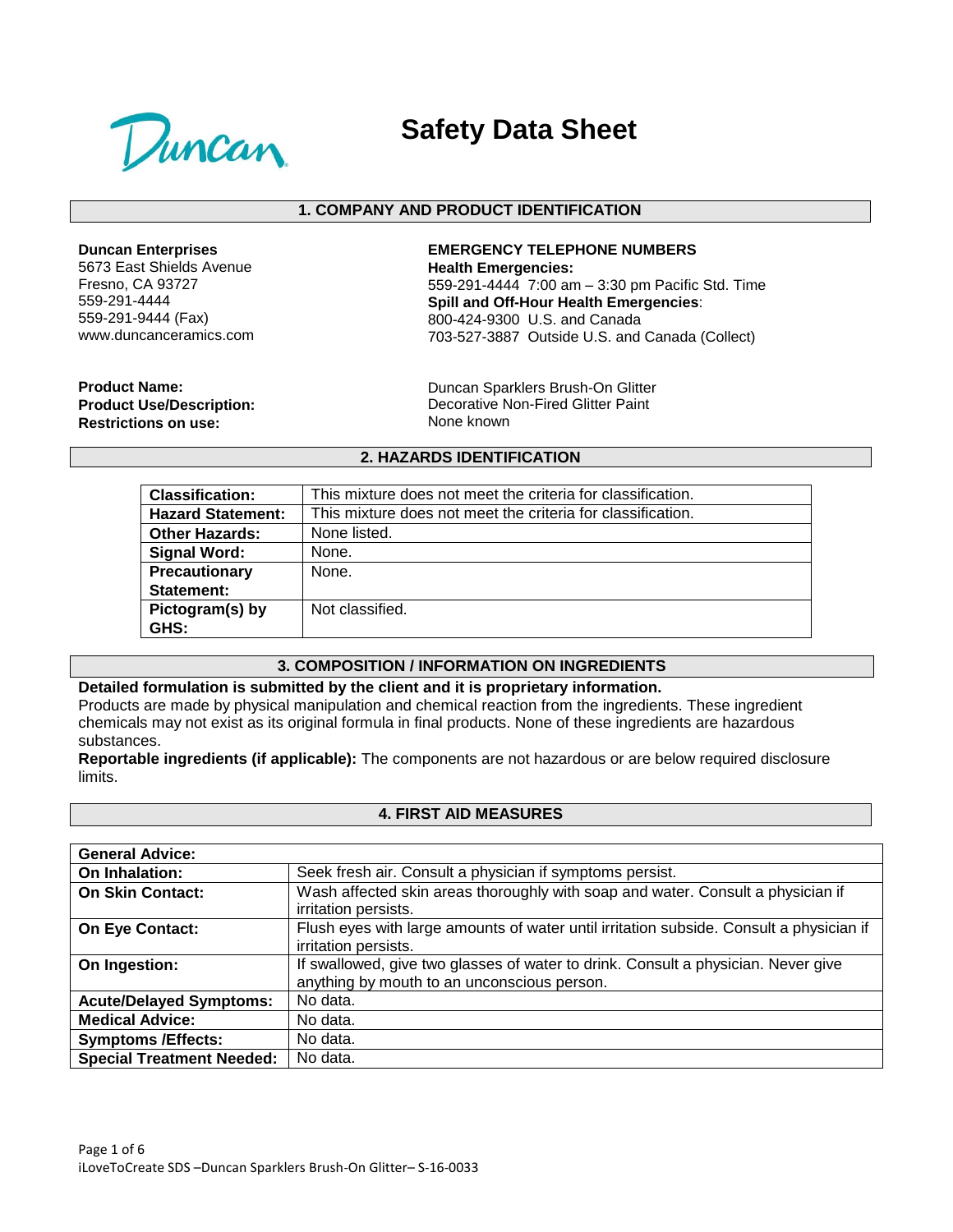## **5. FIRE FIGHTING MEASURES**

| <b>Extinguishing Media</b>                  |                                                                     |                            |
|---------------------------------------------|---------------------------------------------------------------------|----------------------------|
| Suitable extinguishing media:               | $CO2$ , dry chemical, foam. Use extinguishing media appropriate for |                            |
|                                             | surrounding fire.                                                   |                            |
| Unsuitable extinguishing media:             | No data.                                                            |                            |
| <b>Protection of Firefighters</b>           |                                                                     |                            |
| Specific hazards arising from the chemical: |                                                                     | N/A                        |
| Protective equipment for firefighters:      |                                                                     | See Section 8 of this SDS. |
| Special precautions for fire fighters:      |                                                                     | N/A                        |
| Will hazardous combustion occur?:           |                                                                     | Will not occur.            |

# **6. ACCIDENTAL RELEASE MEASURES**

| <b>Personal Precautions:</b>                      | Observe good industrial hygiene practices.                                                                                                                                                                             |
|---------------------------------------------------|------------------------------------------------------------------------------------------------------------------------------------------------------------------------------------------------------------------------|
| <b>Environmental Precautions:</b>                 | Do not discharge into drains, water courses, or onto the<br>ground. Avoid discharge into water courses or onto the<br>around.                                                                                          |
| <b>Methods for Cleaning Up:</b>                   | Spills should be taken up with suitable absorbent material<br>and placed in containers. Spill areas can be washed with<br>water; collect wash water for approved disposal. Do not<br>flush to storm sewer or waterway. |
| <b>Emergency Procedures:</b>                      | No data.                                                                                                                                                                                                               |
| <b>Recommended Personal Protective Equipment:</b> | See Section 8 of this SDS.                                                                                                                                                                                             |

#### **7. HANDLING AND STORAGE**

| <b>Safe Storage:</b>     | Store between 40° - 100°F                                        |
|--------------------------|------------------------------------------------------------------|
| <b>Safe Handling:</b>    | Protect from freezing; keep in container sealed when not in use. |
| Known Incompatibilities: | None known.                                                      |

## **8. EXPOSURE CONTROL AND PERSONAL PROTECTION**

**Occupational Exposure Limits:** No exposure limits noted for the ingredients. **Appropriate Engineering Controls:** No special requirements under ordinary conditions of use and with adequate ventilation.

#### **Individual Protection measures, such as PPE (Personal Protective Equipment):**

| <b>Personal Protection Equipment:</b> |                                                                                |  |
|---------------------------------------|--------------------------------------------------------------------------------|--|
| <b>Respiratory Protection:</b>        | NIOSH approved respirator for sprays and mists recommended if using a sprayer. |  |
| <b>Eye Protection:</b>                | Wear safety glasses with side shields; protect against splashing.              |  |
| <b>Hand Protection:</b>               | Gloves not normally required for foreseeable conditions of use.                |  |
| <b>Skin Protection:</b>               | None required under normal conditions of use.                                  |  |
| <b>Thermal Protection:</b>            | No data.                                                                       |  |
| <b>General Safety and</b>             | Normal work conditions.                                                        |  |
| <b>Hygiene Measures:</b>              |                                                                                |  |
| <b>Further Information:</b>           | No data.                                                                       |  |

Ē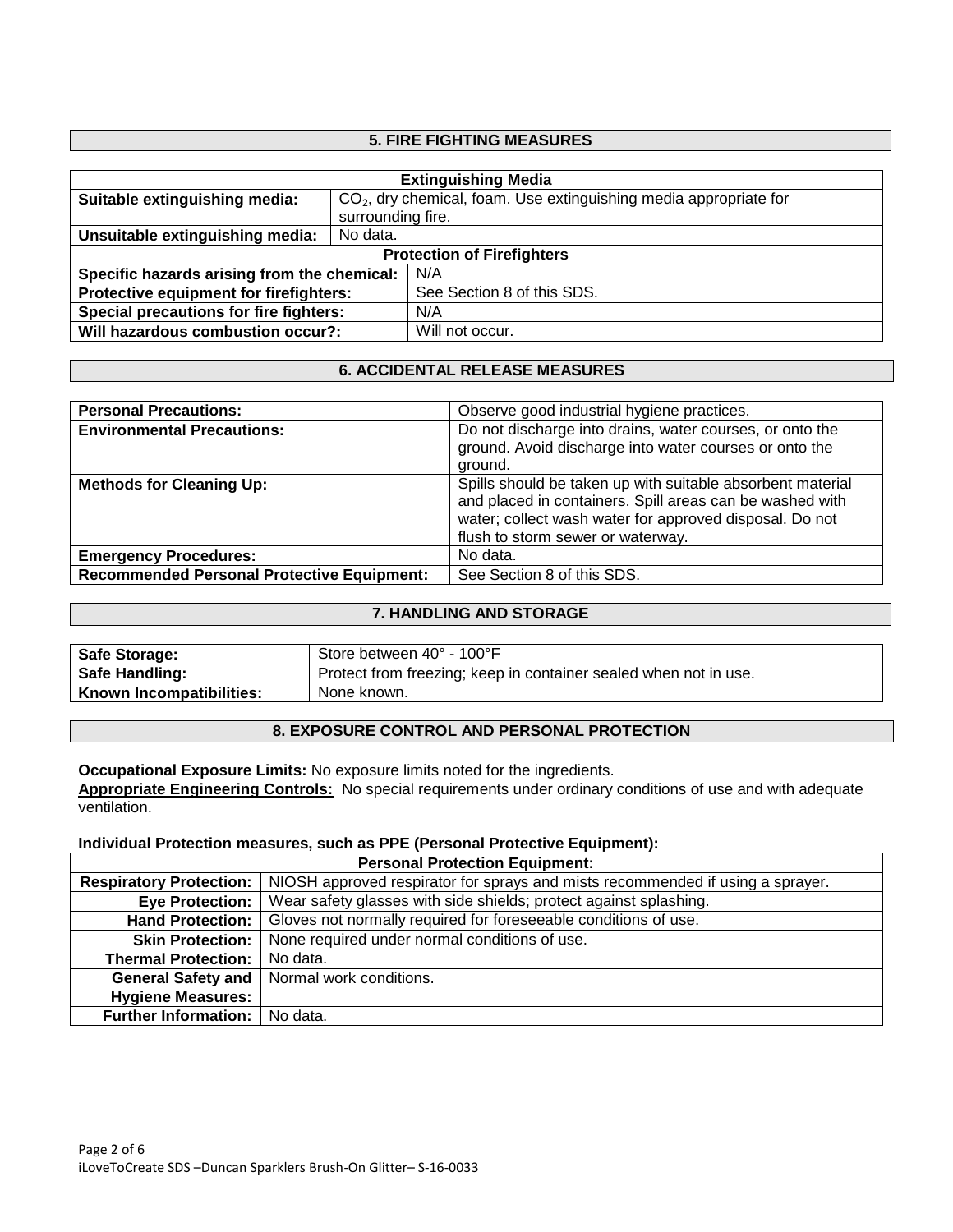# **9. PHYSICAL AND CHEMICAL PROPERTIES**

| Mixture                 |
|-------------------------|
| Various                 |
| N/A                     |
| N/A                     |
| $7.5 - 8.5$             |
| 212°F                   |
| Approx. 0°C (32°F)      |
| N/A                     |
|                         |
| 0.62                    |
| Miscible                |
| 17.5 mm Hg @20°C (68°F) |
| No data.                |
| No data.                |
| N/A                     |
|                         |
| No data.                |
| No data.                |
| No data.                |
|                         |
| Unknown.                |
| Unknown.                |
|                         |

# **10. STABILITY AND REACTIVITY**

| <b>Chemical Stability:</b>       | Stable                                                |
|----------------------------------|-------------------------------------------------------|
| <b>Conditions to Avoid:</b>      | None known.                                           |
| <b>Incompatible Materials:</b>   | None known.                                           |
| <b>Hazardous Decomposition</b>   | Carbon dioxide, carbon monoxide, various hydrocarbons |
| <b>Products:</b>                 |                                                       |
| <b>Possibility of Hazardous</b>  | Will not occur.                                       |
| <b>Reactions:</b>                |                                                       |
| <b>Reactivity:</b>               | None.                                                 |
| <b>Hazardous polymerization:</b> | Will not occur.                                       |

# **11. TOXICOLOGICAL INFORMATION**

| Information on likely routes of exposure:                                       |                                                                    |
|---------------------------------------------------------------------------------|--------------------------------------------------------------------|
| Eye Contact -Serious Eye Damage or Irritation                                   | Slight, transient.                                                 |
| Skin Contact - Skin Corrosion, Sensitization or<br>Irritation:                  | No known signs or symptoms associated with<br>exposure to product. |
| <b>Ingestion - Carcinogenicity/Aspiration Hazard:</b>                           | No known signs or symptoms associated with<br>exposure to product. |
| <b>Inhalation - Respiratory Sensitization/Toxicity:</b>                         | No known signs or symptoms associated with<br>exposure to product. |
| Symptoms related to the physical chemical and<br>toxicological characteristics: | No data.                                                           |
| Information on toxicological effects:                                           | No data.                                                           |
| Delayed or Immediate effects:                                                   | None                                                               |
| <b>Germ Cell Mutagenicity:</b>                                                  | None                                                               |
| Specific target organ toxicity (single exposure):                               | N/A                                                                |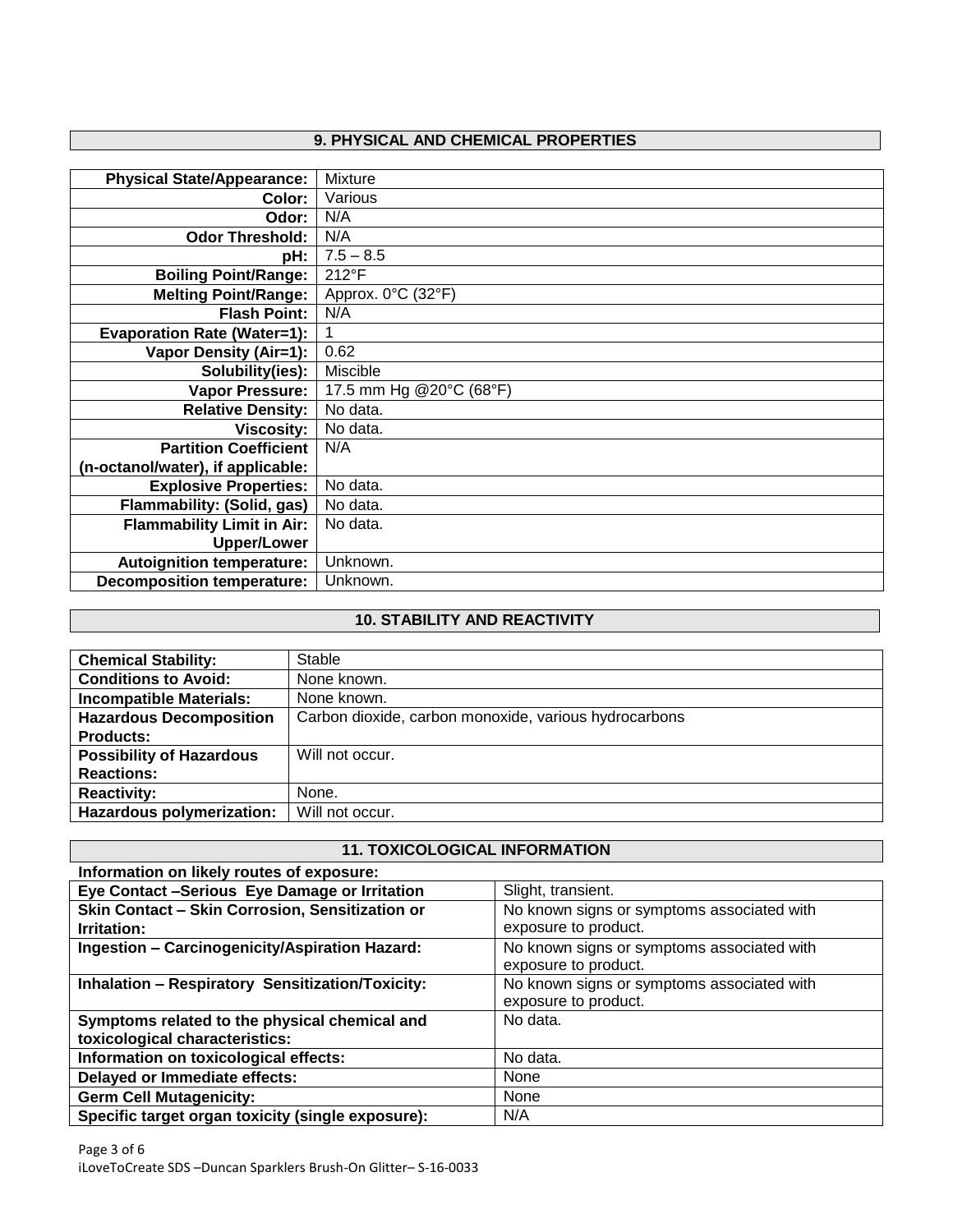| Specific target organ toxicity (repeated exposure): | None      |             |                        |            |
|-----------------------------------------------------|-----------|-------------|------------------------|------------|
| Chemicals listed on NTP, IARC or OSHA as a          | No data.  |             |                        |            |
| Carcinogen?:                                        |           |             |                        |            |
| <b>Chemical Name:</b>                               | Oral LD50 | Dermal LD50 | <b>Inhalation LC50</b> | Percentage |
| <b>None</b>                                         |           |             |                        |            |

**\*Estimates for product may be based on additional component data not shown.**

# **12. ECOLOGICAL INFORMATION (NON-MANDATORY)**

| <b>Ecotoxicity:</b>                    | No data available. |
|----------------------------------------|--------------------|
| Persistence and degradability:         | No data available. |
| <b>Bioaccumulative potential:</b>      | No data available. |
| <b>Aquatic / Terrestrial warnings:</b> | No data available. |
| <b>Mobility in soil:</b>               | No data available. |
| Other adverse effects:                 | No data available. |

## **13. DISPOSAL CONSIDERATIONS (NON-MANDATORY)**

| <b>Disposal instructions:</b> | Waste disposal should be in accordance with existing Federal, State and Local                                     |
|-------------------------------|-------------------------------------------------------------------------------------------------------------------|
|                               | environmental regulations.                                                                                        |
| Local disposal regulations:   | See above.                                                                                                        |
| Hazardous waste code:         | No data.                                                                                                          |
| Contaminated packaging:       | See Waste residues.                                                                                               |
| <b>Waste residues:</b>        | Empty containers may contain product residue; follow SDS and label warnings even<br>after they have been emptied. |

# **14. TRANSPORTATION INFORMATION (NON-MANDATORY)**

|                                                   | <b>DOT</b>       | <b>IMDG</b> | <b>IATA</b> |
|---------------------------------------------------|------------------|-------------|-------------|
| 149980<br>UN/ID number:                           |                  | No data.    | No data.    |
| Proper shipping name:                             | Paints or Stains | No data.    | No data.    |
| <b>Transport hazard class:</b>                    | Non-hazardous    | No data.    | No data.    |
| Packing group (if applicable):                    | No data.         | No data.    | No data.    |
| <b>Environmental Provisions:</b>                  | No data.         | No data.    | No data.    |
| <b>Special Precautions:</b>                       | No data.         | No data.    | No data.    |
| Transport in bulk according to Annex II of MARPOL |                  |             |             |
| 73/78 and IBC Code                                |                  |             |             |
| <b>Emergency Response Guide Number:</b>           |                  | EmS-No:     |             |

| <b>Pictograms</b> |                    |                          |  |  |
|-------------------|--------------------|--------------------------|--|--|
| <u>US:</u>        | <b>IATA: IMDG:</b> | <b>Marine Pollutant:</b> |  |  |
| None              | None               | None                     |  |  |

# **15. REGULATORY INFORMATION (NON-MANDATORY)**

| <b>US Federal Regulations:</b>                |                                               |  |  |
|-----------------------------------------------|-----------------------------------------------|--|--|
| <b>TSCA Section 12(b) Export Notification</b> | All components are on the TSCA Inventory List |  |  |
| (40 CFR 707, Subpt. D):                       |                                               |  |  |
| <b>CERCLA (Superfund) reportable</b>          | No data.                                      |  |  |
| quantity (lbs.) (40 CFR 302.4)                |                                               |  |  |
| <b>OSHA Specifically Regulated</b>            | No data.                                      |  |  |
| Substances (29 CFR 1910.1001-1050):           |                                               |  |  |
| <b>Section 302 Extremely Hazardous</b>        | No data.                                      |  |  |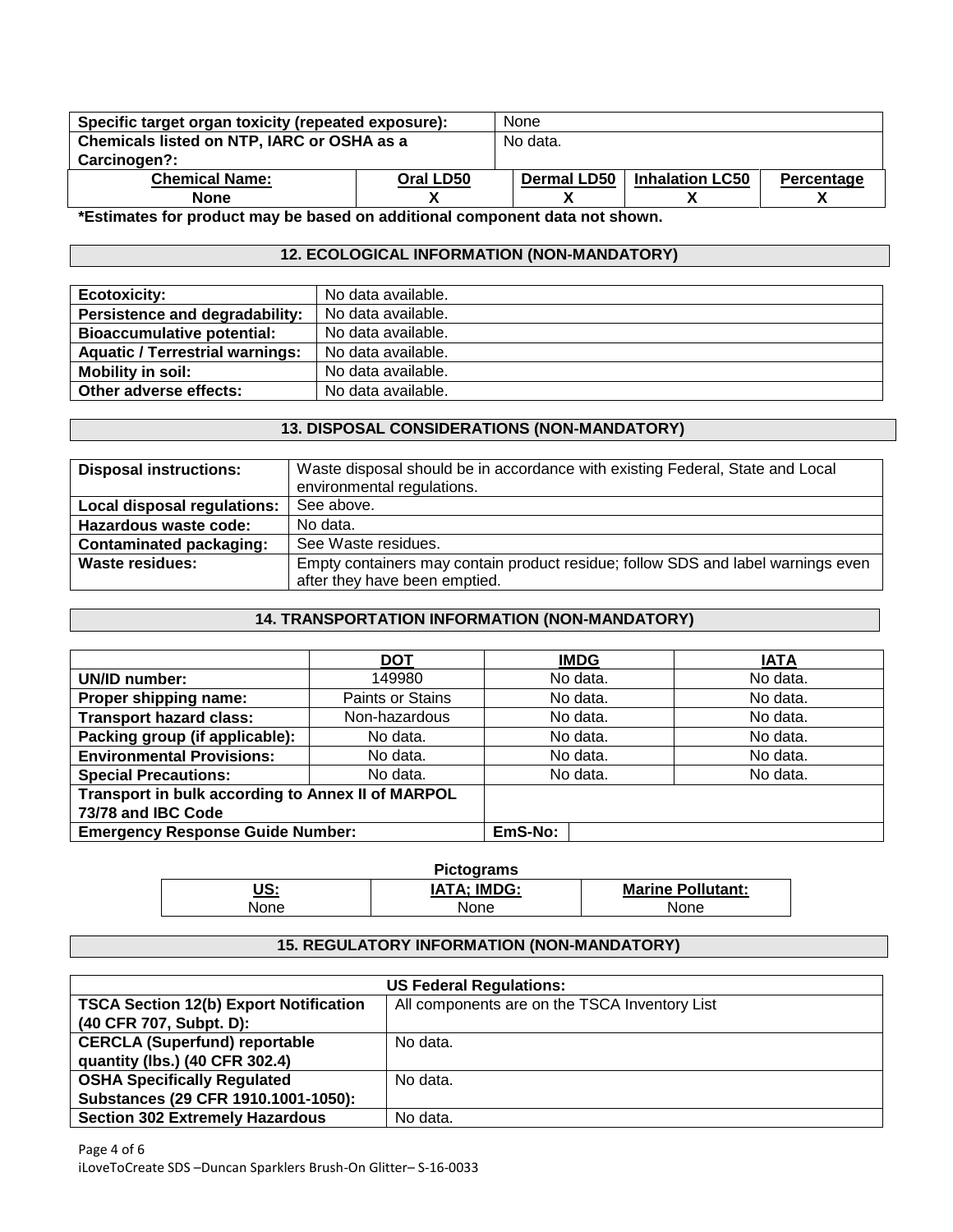| Substance (40 CFR 355, Appendix A):                                        |                                                                                                                   |                                                                                                               |                                                                             |                                                  |                                                             |                           |  |
|----------------------------------------------------------------------------|-------------------------------------------------------------------------------------------------------------------|---------------------------------------------------------------------------------------------------------------|-----------------------------------------------------------------------------|--------------------------------------------------|-------------------------------------------------------------|---------------------------|--|
| <b>Chemical</b><br><b>CAS</b>                                              |                                                                                                                   | Reportable                                                                                                    |                                                                             | <b>Threshold</b>                                 | <b>Threshold planning</b>                                   | <b>Threshold planning</b> |  |
| Name:<br>Number:                                                           |                                                                                                                   | <b>Quantity:</b>                                                                                              |                                                                             | planning quantity:                               | quantity, lower value:                                      | quantity, upper value:    |  |
| None<br>Χ                                                                  |                                                                                                                   | х                                                                                                             |                                                                             | X                                                | х                                                           | X                         |  |
|                                                                            |                                                                                                                   |                                                                                                               |                                                                             |                                                  | Superfund Amendments and Reauthorization Act of 1986 (SARA) |                           |  |
| <b>SARA 304 Emergency release</b>                                          |                                                                                                                   |                                                                                                               | No data.                                                                    |                                                  |                                                             |                           |  |
| notification:                                                              |                                                                                                                   |                                                                                                               |                                                                             |                                                  |                                                             |                           |  |
| SARA 311/312 (40 CFR 370)                                                  |                                                                                                                   |                                                                                                               | No data.                                                                    |                                                  |                                                             |                           |  |
| <b>Hazardous Chemical:</b>                                                 |                                                                                                                   |                                                                                                               |                                                                             |                                                  |                                                             |                           |  |
| SARA 313 (TRI reporting):                                                  |                                                                                                                   |                                                                                                               | <b>Chemical Name:</b>                                                       | <b>CAS Number:</b>                               | % by wt.                                                    |                           |  |
| <b>Drug Enforcement Administration</b><br>(DEA) (21 CFR 1308.11-15):       |                                                                                                                   |                                                                                                               | No data.                                                                    |                                                  |                                                             |                           |  |
| <b>Clean Air Act (CAA) Section 112</b>                                     |                                                                                                                   |                                                                                                               | No data.                                                                    |                                                  |                                                             |                           |  |
| <b>Hazardous Air Pollutants (Haps)</b>                                     |                                                                                                                   |                                                                                                               |                                                                             |                                                  |                                                             |                           |  |
| List:                                                                      |                                                                                                                   |                                                                                                               |                                                                             |                                                  |                                                             |                           |  |
|                                                                            |                                                                                                                   |                                                                                                               | No data.                                                                    |                                                  |                                                             |                           |  |
| Clean Air Act (CAA) Section 112(r)<br><b>Accidental Release Prevention</b> |                                                                                                                   |                                                                                                               |                                                                             |                                                  |                                                             |                           |  |
| (40 CFR 68.130):                                                           |                                                                                                                   |                                                                                                               |                                                                             |                                                  |                                                             |                           |  |
| Safe Drinking Water Act (SDWA):                                            |                                                                                                                   |                                                                                                               | No data.                                                                    |                                                  |                                                             |                           |  |
| <b>Canadian Domestic Substances</b>                                        |                                                                                                                   | No data.                                                                                                      |                                                                             |                                                  |                                                             |                           |  |
| List (DSL):                                                                |                                                                                                                   |                                                                                                               |                                                                             |                                                  |                                                             |                           |  |
|                                                                            |                                                                                                                   |                                                                                                               |                                                                             |                                                  |                                                             |                           |  |
|                                                                            |                                                                                                                   |                                                                                                               |                                                                             |                                                  |                                                             |                           |  |
|                                                                            |                                                                                                                   |                                                                                                               |                                                                             | <b>State Regulations</b>                         |                                                             |                           |  |
| <b>TSCA:</b>                                                               |                                                                                                                   |                                                                                                               | This product is manufactured in compliance with all provisions of the Toxic |                                                  |                                                             |                           |  |
|                                                                            |                                                                                                                   |                                                                                                               |                                                                             | Substances Control Act, 15 U.S. C. 2601 et. Seq. |                                                             |                           |  |
| FDA:                                                                       |                                                                                                                   | 21 CFR 175.105                                                                                                |                                                                             |                                                  |                                                             |                           |  |
| <b>SARA/Title III:</b>                                                     |                                                                                                                   | This product does not contain any substances at or above the reported threshold                               |                                                                             |                                                  |                                                             |                           |  |
|                                                                            |                                                                                                                   | under Section 313, based on available data.                                                                   |                                                                             |                                                  |                                                             |                           |  |
| <b>Conforms to Non-Toxic</b>                                               |                                                                                                                   | Products are certified in a program of toxicological evaluation by a nationally                               |                                                                             |                                                  |                                                             |                           |  |
| <b>ASTM-4236:</b>                                                          |                                                                                                                   | recognized toxicologist to contain no materials in sufficient quantities to be toxic or                       |                                                                             |                                                  |                                                             |                           |  |
|                                                                            |                                                                                                                   | injurious to humans or to cause acute or chronic health problems. These products are                          |                                                                             |                                                  |                                                             |                           |  |
|                                                                            |                                                                                                                   | certified to be labeled in accordance with the voluntary chronic hazard labeling                              |                                                                             |                                                  |                                                             |                           |  |
|                                                                            |                                                                                                                   | standard ASTM D-4236. In addition, there is no physical hazard as defined within<br>29 CFR Part 1910.1200(c). |                                                                             |                                                  |                                                             |                           |  |
| <b>California Proposition 65</b>                                           |                                                                                                                   | This product contains the following chemicals that are known to the State of California                       |                                                                             |                                                  |                                                             |                           |  |
| <b>Warning:</b>                                                            |                                                                                                                   | to cause cancer, birth defects, or other reproductive harm: None                                              |                                                                             |                                                  |                                                             |                           |  |
| <b>HMIS III Rating:</b>                                                    |                                                                                                                   | Not listed                                                                                                    |                                                                             |                                                  |                                                             |                           |  |
|                                                                            | Unless a concentration is specified in Section 2 of the SDS, the above chemicals(s) are present in trace amounts. |                                                                                                               |                                                                             |                                                  |                                                             |                           |  |

**\*A "Yes" indicates that all components of this product comply with the inventory requirements administered by the governing country(s).**